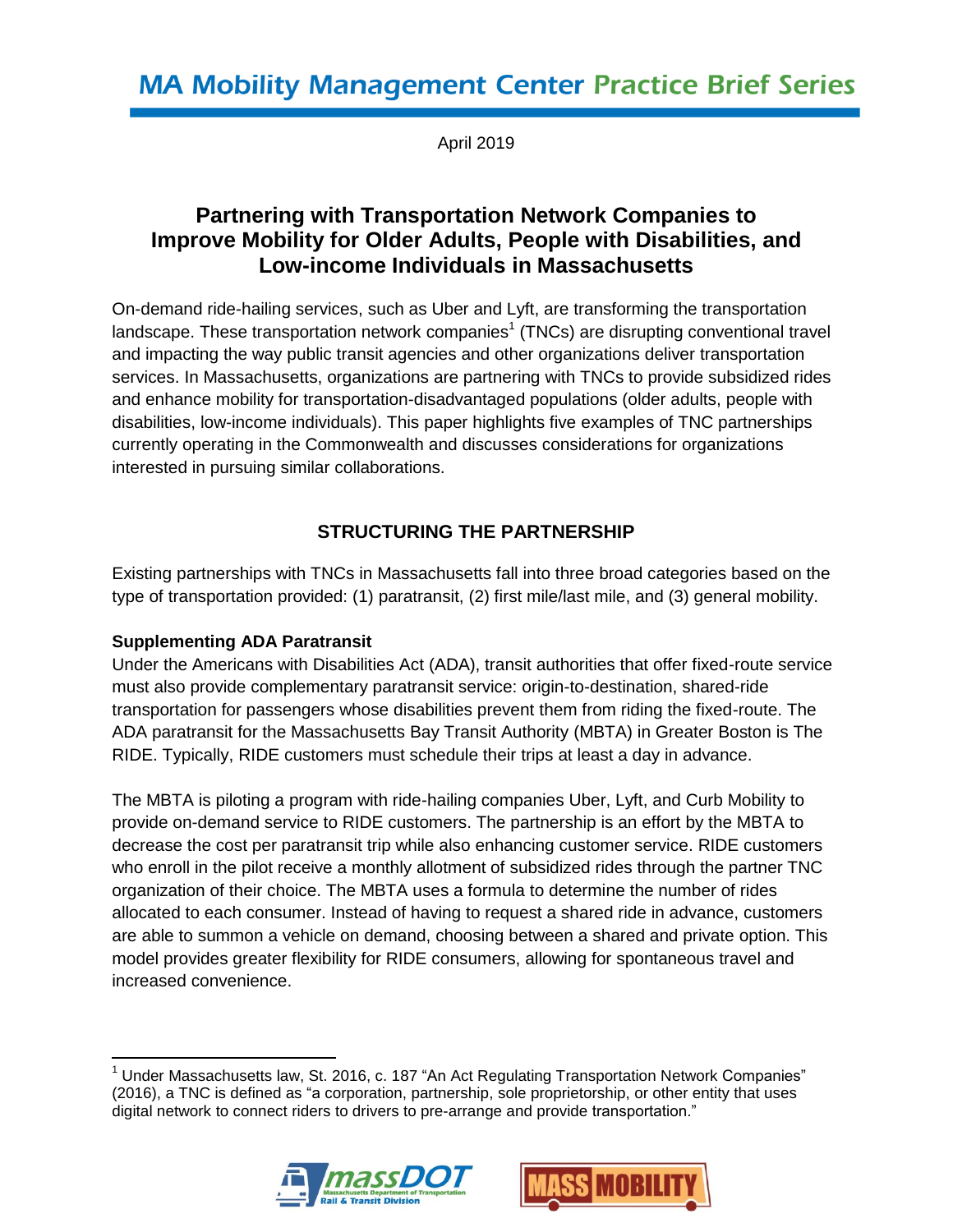#### **First Mile/Last Mile**

The second category of partnership covers riders of public transit who are unable to complete a trip in full due to a gap in service. In northeastern Massachusetts, North Shore Community College (NSCC) is using TNCs to connect student commuters to education opportunities. NSCC's Danvers campus is three miles from the nearest bus stop, and students were having difficulties connecting to campus. In an effort to increase access and improve educational outcomes, NSCC partnered with Uber to provide a subsidized rate for student riders traveling between designated areas. The discount is automatically applied when students travel between the eligible geographic zones during select times. These students were previously served by a shuttle van. Following the success of a two-year pilot program, and the enhanced connectivity of point-to-point, on-demand transportation, NSCC eliminated the shuttle service and reallocated those funds to the Uber partnership.

#### **General Mobility**

The final category of partnership is that of general mobility, where organizations are increasing access for consumers by providing TNC rides when another service is not available.

The Needham Community Council, a non-profit organization that supports residents of Needham, supplements its volunteer transportation program with TNCs to fill travel needs when no volunteer driver is available. If staff cannot find a volunteer driver, they ask whether the person requesting the ride would like a Lyft trip. If so, staff schedules the Lyft trip directly, maintaining communication with both the driver and rider to ensure they connect.

In Southeastern Massachusetts, the Community Accessing Rides (CAR) program provides Uber rides to consumers of participating organizations when public transit is not an option. The Attleboro-Norton Social Responsibility Alliance, a consortium of organizations that partnered in response to community forums which cited transportation as one of the area's largest unmet needs, created CAR. Alliance members include the Greater Attleboro Taunton Regional Transit Authority (GATRA),<sup>2</sup> human service agencies, a faith-based organization, and a behavioral health center. When a consumer of a participating organization needs a ride, staff of that organization first makes sure that local public transit services are not available before summoning a ride for the consumer.

The Brookline Senior Center (BSC), which serves residents of Brookline over the age of 60, supplements its senior van service with both Uber and Lyft. Qualifying older adults contact the BSC to request rides outside of the senior center's van hours. It also extends the subsidy to riders needing last minute transportation to medical appointments and those interested in trying a TNC for the first time.

 $\overline{a}$  $2$  Following the completion of the CAR pilot, participating members formed the Attleboro Area CAR Collaborative to sustain the program. GATRA is not part of the new collaborative, but is working to replicate the pilot in other areas of Southeastern MA. In addition, GATRA did not order any rides for consumers. GATRA obtained the grant funding, and participating social service agencies were responsible for summoning rides.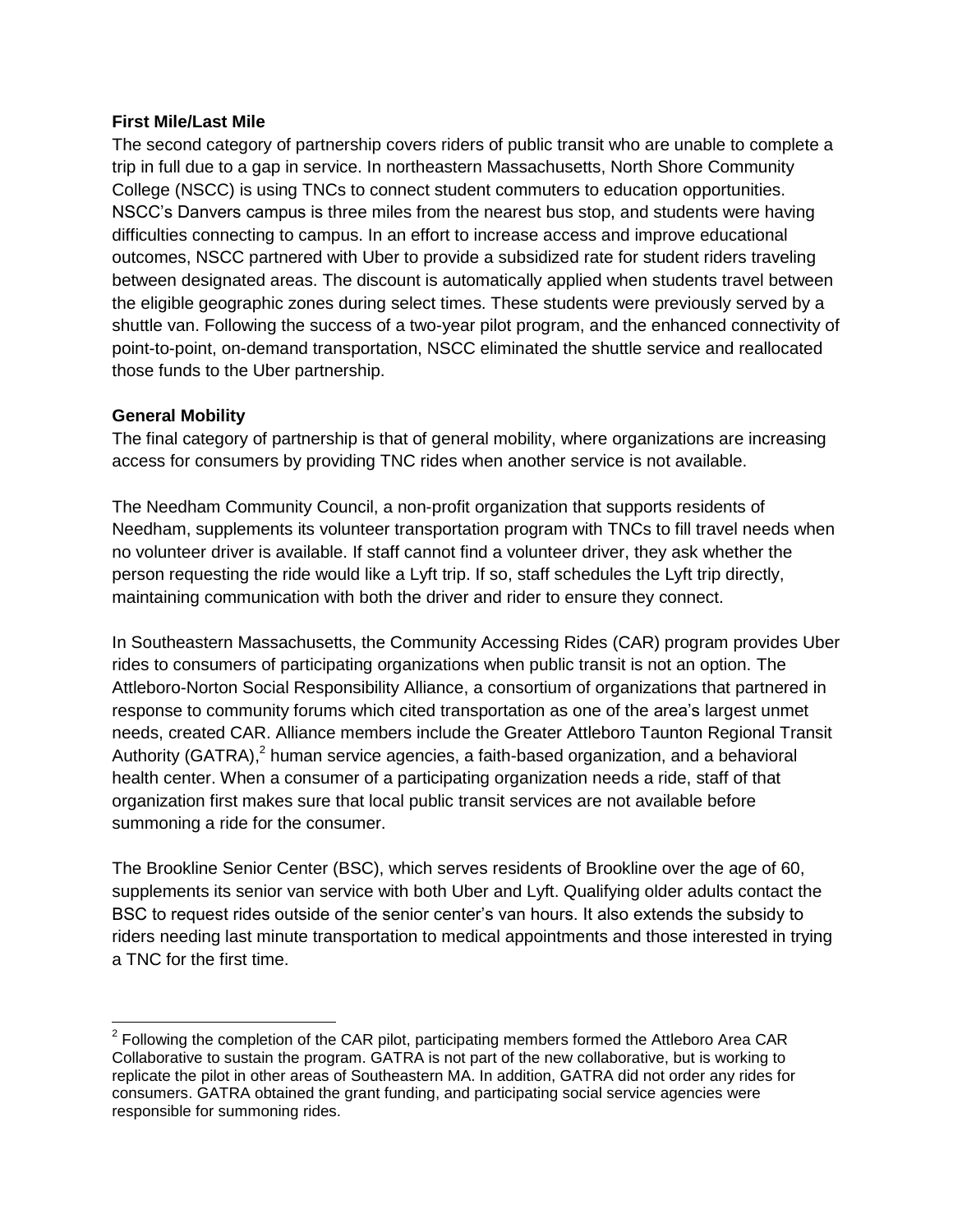### **PROGRAM DESIGN**

Organizations design their partnerships differently depending on the goal they are trying to achieve. For example, the CAR program was developed to expand mobility above and beyond what was available through local public transit, so rides are only subsidized at times when or locations where the bus service is not operating. In contrast, the MBTA wanted to reduce the cost of its service by incentivizing riders to choose TNCs instead of The RIDE. As a result, the MBTA only subsidizes trips for eligible RIDE customers within The RIDE service area.

Programs need to determine the procedure around how rides will be scheduled. In the MBTA and NSCC programs, individuals summon their rides directly, using a smartphone; RIDE customers who do not have a smartphone can utilize the call-in option offered by both Lyft and Curb. In contrast, the Needham Community Council, BSC, and CAR programs have staff schedule and dispatch the ride on behalf of the consumer. The Uber Central and Lyft Concierge platforms offer this option. CAR uses Uber Central, which allows multiple organizations to schedule rides from a central portal. Each organization uses a unique access code to log in and request rides, as well as track trip data for billing purposes. The Needham Community Council utilizes Lyft Concierge to manage rides for its users. Both options allow the organization to schedule rides on-demand or in advance from a central portal, and provide live tracking of the trip.

Staff training is an important component of program implementation. Prior to launching their program, the Needham Community Council had staff use TNCs to better understand the process and feel more comfortable offering it to consumers. Staff members participating in CAR received training on how to operate the Uber Central platform and how to use Google Transit to determine whether or not a rider could instead utilize GATRA to complete the trip request.

Organizations also need to decide whether they plan to pay the full cost of rides, or whether riders will contribute. The MBTA covers a portion of the trip cost with riders paying the first \$2 of a single occupancy ride and then anything over a \$42 total trip cost. NSCC rides are subsidized \$10, leaving students to pay the remaining fare if the total trip cost exceeds \$10. The Needham Community Council pays the full cost of rides, but often recoups their subsidy through donations that riders send in. CAR and BSC subsidize the full cost of riders' trips.

#### **FUNDING**

Organizations need funding to cover the costs of TNC rides, market their programs, and pay for staff time assisting consumers or managing the program. BSC uses money donated from a charity dancing event<sup>3</sup> to fund their initiative. The MBTA's paratransit budget covers the cost of its pilot program's ride subsidies, with the remaining trip amount being paid for by the consumer. The Needham Community Council also sets aside money in its yearly budget for rides but has

 $\overline{\phantom{a}}$ 

<sup>&</sup>lt;sup>3</sup> [https://myemail.constantcontact.com/MassMobility---Issue-52--January-](https://myemail.constantcontact.com/MassMobility---Issue-52--January-2017.html?soid=1110714961086&aid=FaeYr1Cor38#LETTER.BLOCK104)[2017.html?soid=1110714961086&aid=FaeYr1Cor38#LETTER.BLOCK104](https://myemail.constantcontact.com/MassMobility---Issue-52--January-2017.html?soid=1110714961086&aid=FaeYr1Cor38#LETTER.BLOCK104)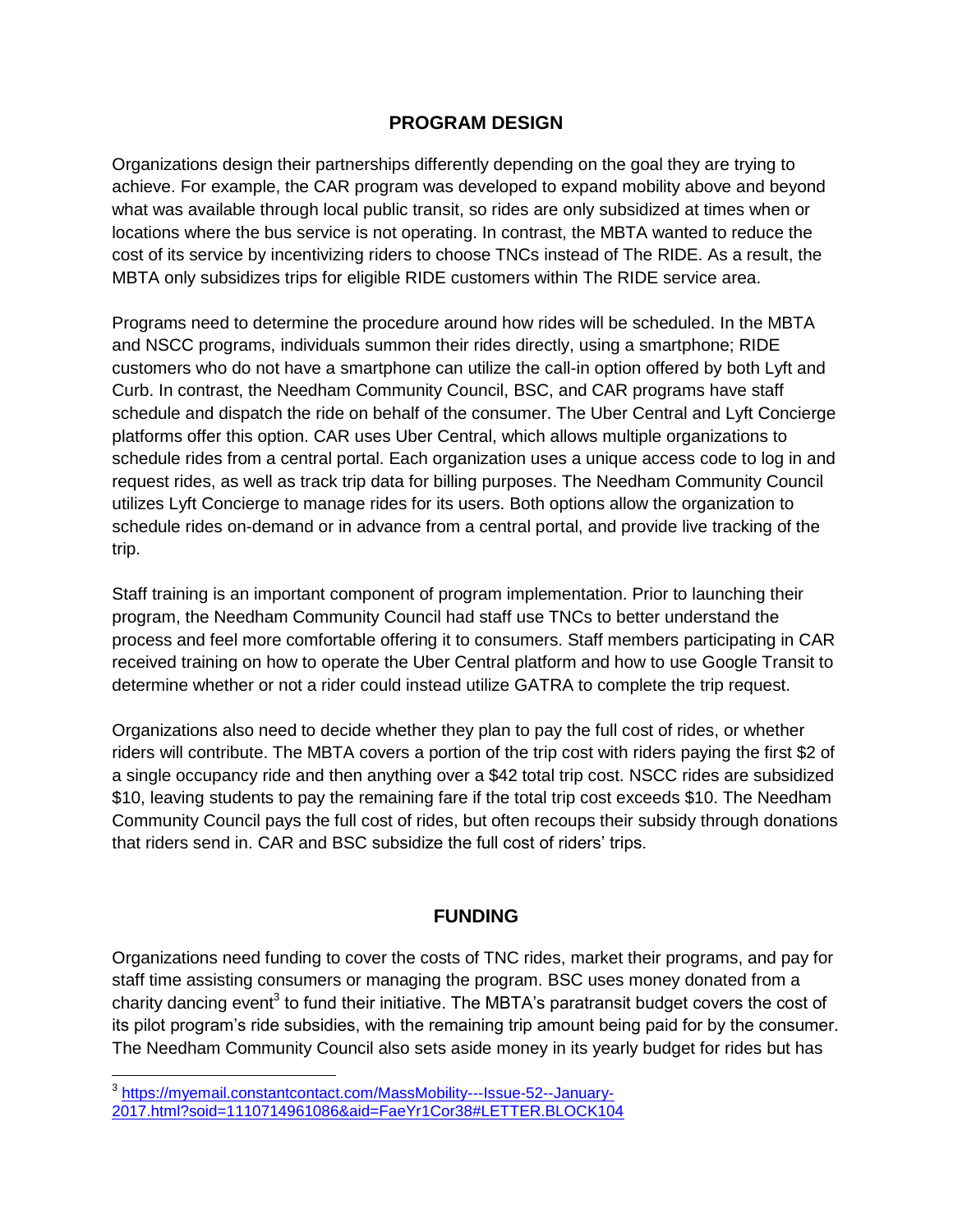found that sending a follow-up survey with a donation request to the rider after each trip often covers the cost of the ride provided. NSCC reallocated funding from a shuttle service towards operationalizing their First Mile/Last Mile initiative. The CAR program utilized a variety of funding resources, including contributions from participating pilot members, donations from local organizations, and a grant from MassDOT's Community Transit Grant Program<sup>4</sup> awarded to GATRA.

## **CHALLENGES**

TNCs rely on smartphone-based digital platforms, but not all older adults, people with disabilities, or low-income individuals have smartphones. Even people with smartphones may not be comfortable using apps.<sup>5</sup> While some organizations circumvent these challenges by utilizing the Lyft Concierge or Uber Central platforms, others are bridging the technology gap by developing and providing workshops that teach older adults how to successfully use TNC software to summon a ride. For example, the Brookline-based TRIPPS (Transportation Resources, Information, and Planning & Partnership for Seniors) program, which offers resources and programs for older adults who are transitioning away from driving, offers a multiday instructional lesson that teaches participants how to download and use the apps. The workshop culminates in riders pairing up to summon and take a trip on either Uber or Lyft in order to put their learning into practice.

Additionally, some organizations have found the lack of wheelchair-accessible vehicles (WAVs) to be an obstacle in providing adequate service through TNCs.<sup>6</sup> One mitigation strategy is to contract with other vendors to provide accessible vehicles. Livery companies and other organizations that have WAVs can contract with either the TNC directly or the organization running the partnership to provide service for people who need wheelchair-accessible transportation options. For example, NSCC students who needed WAVs found that they were unable to reliably get rides through Uber. NSCC contracted with a vendor to provide a parallel level of service for people with mobility impairments. By contracting with a livery company that has accessible vehicles, NSCC was able to provide equal access for its students.

Concern about safety is another barrier programs face in recruiting participants. Massachusetts requires TNC drivers and their vehicles to comply with various eligibility rules.<sup>7</sup> These regulations include background checks – one completed by the TNC upon hiring and again semi-annually – and a CORI/SORI check performed by the Department of Public Utilities, the TNC oversight body in Massachusetts. State law provides a base level of safety standards, but

 4 <https://www.mass.gov/community-transit-grant-program>

<sup>&</sup>lt;sup>5</sup> Another option is to use a third-party scheduler. GoGoGrandparent and GreatCall provide a call-in option for individuals to connect with an operator who will summon their ride. These services are geared towards older adults and assess an additional fee, increasing the total trip cost.

 $6$  On April 1, 2019, the MBTA and MassDOT launched a year-long pilot program that provides financial incentives to TNCs in an effort to increase availability of WAVs. During the pilot, Uber and Lyft will receive a subsidy on a per-hour basis for every hour that WAVs are available for use in The RIDE service area.<br>I https://www.mose.gov/files/220.emr.274.00.final.0.22.17.1.pdf [https://www.mass.gov/files/220\\_cmr\\_274\\_00\\_final\\_9-22-17\\_1.pdf](https://www.mass.gov/files/220_cmr_274_00_final_9-22-17_1.pdf)